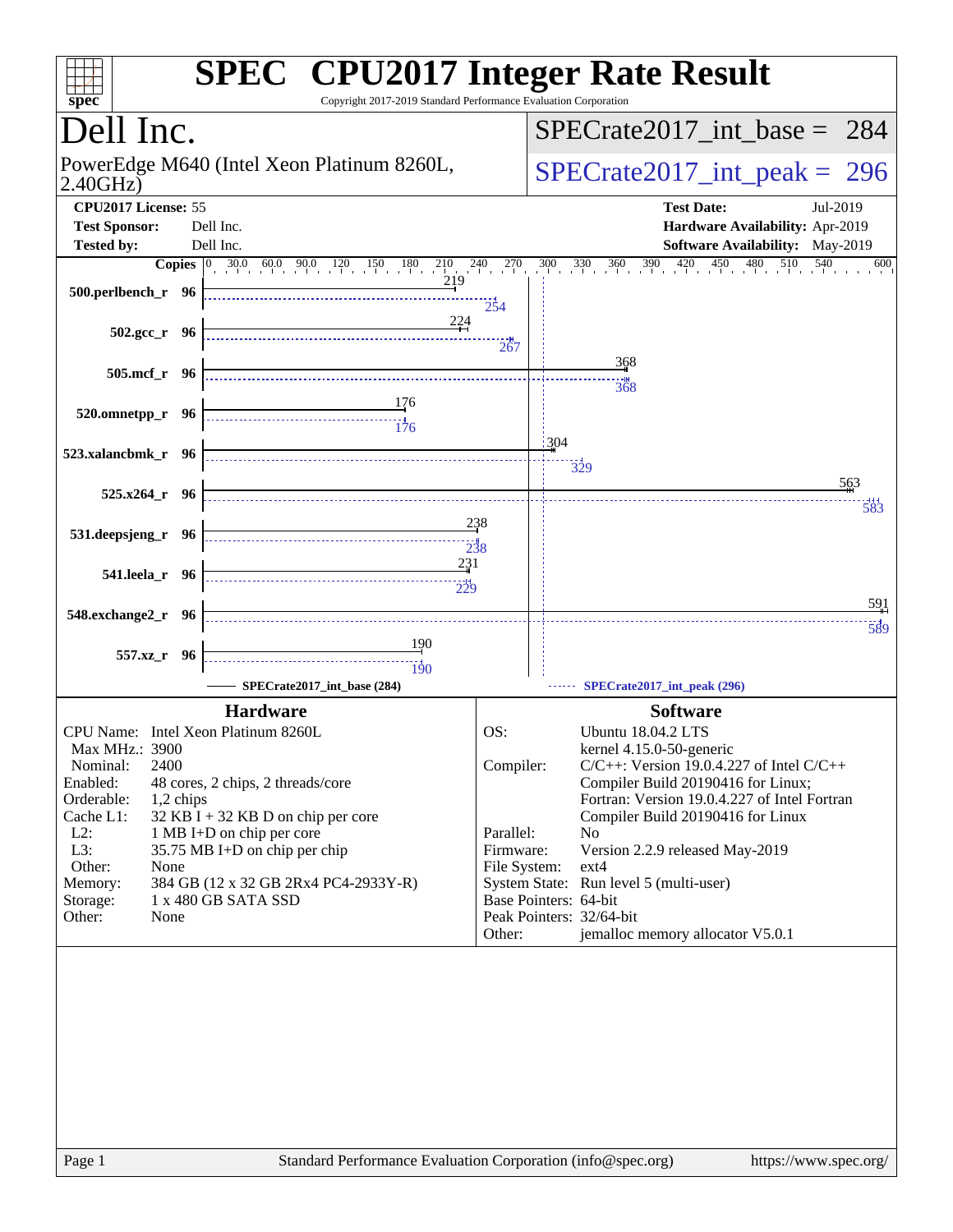

Copyright 2017-2019 Standard Performance Evaluation Corporation

# Dell Inc.

2.40GHz) PowerEdge M640 (Intel Xeon Platinum 8260L,  $\vert$  [SPECrate2017\\_int\\_peak =](http://www.spec.org/auto/cpu2017/Docs/result-fields.html#SPECrate2017intpeak) 296

[SPECrate2017\\_int\\_base =](http://www.spec.org/auto/cpu2017/Docs/result-fields.html#SPECrate2017intbase) 284

**[Tested by:](http://www.spec.org/auto/cpu2017/Docs/result-fields.html#Testedby)** Dell Inc. **[Software Availability:](http://www.spec.org/auto/cpu2017/Docs/result-fields.html#SoftwareAvailability)** May-2019

**[CPU2017 License:](http://www.spec.org/auto/cpu2017/Docs/result-fields.html#CPU2017License)** 55 **[Test Date:](http://www.spec.org/auto/cpu2017/Docs/result-fields.html#TestDate)** Jul-2019 **[Test Sponsor:](http://www.spec.org/auto/cpu2017/Docs/result-fields.html#TestSponsor)** Dell Inc. **[Hardware Availability:](http://www.spec.org/auto/cpu2017/Docs/result-fields.html#HardwareAvailability)** Apr-2019

**[Results Table](http://www.spec.org/auto/cpu2017/Docs/result-fields.html#ResultsTable)**

| <b>Base</b>               |               |                |              |                |       | <b>Peak</b>    |       |               |                |              |                |              |                |              |
|---------------------------|---------------|----------------|--------------|----------------|-------|----------------|-------|---------------|----------------|--------------|----------------|--------------|----------------|--------------|
| <b>Benchmark</b>          | <b>Copies</b> | <b>Seconds</b> | Ratio        | <b>Seconds</b> | Ratio | <b>Seconds</b> | Ratio | <b>Copies</b> | <b>Seconds</b> | <b>Ratio</b> | <b>Seconds</b> | <b>Ratio</b> | <b>Seconds</b> | <b>Ratio</b> |
| 500.perlbench_r           | 96            | 695            | 220          | 699            | 219   | 700            | 218   | 96            | 600            | 255          | 601            | 254          | 601            | 254          |
| $502.\text{gcc}$ _r       | 96            | 591            | 230          | 607            | 224   | 610            | 223   | 96            | 509            | 267          | 509            | 267          | 504            | 270          |
| $505$ .mcf r              | 96            | 423            | 367          | 422            | 368   | 421            | 369   | 96            | 422            | 368          | 423            | 367          | 419            | 370          |
| 520.omnetpp_r             | 96            | 716            | 176          | 718            | 175   | 717            | 176   | 96            | 716            | 176          | 718            | 175          | 715            | 176          |
| 523.xalancbmk r           | 96            | 333            | 304          | 335            | 303   | 332            | 306   | 96            | 307            | 330          | 308            | 329          | 308            | 329          |
| 525.x264 r                | 96            | 297            | 565          | 300            | 561   | 299            | 563   | 96            | 286            | 588          | 288            | 583          | 290            | 580          |
| 531.deepsjeng_r           | 96            | 462            | 238          | 462            | 238   | 461            | 238   | 96            | 460            | 239          | 463            | 238          | 463            | 238          |
| 541.leela r               | 96            | 686            | 232          | 693            | 230   | 688            | 231   | 96            | 685            | 232          | 696            | 228          | 694            | 229          |
| 548.exchange2_r           | 96            | 426            | 591          | 423            | 595   | 427            | 590   | 96            | 427            | 589          | 427            | 589          | 427            | 589          |
| 557.xz r                  | 96            | 545            | 190          | 545            | 190   | 545            | 190   | 96            | 544            | 191          | 545            | 190          | 545            | <u>190</u>   |
| $SPECrate2017$ int base = |               |                | 284          |                |       |                |       |               |                |              |                |              |                |              |
|                           |               |                | $\mathbf{a}$ |                |       |                |       |               |                |              |                |              |                |              |

**[SPECrate2017\\_int\\_peak =](http://www.spec.org/auto/cpu2017/Docs/result-fields.html#SPECrate2017intpeak) 296**

Results appear in the [order in which they were run](http://www.spec.org/auto/cpu2017/Docs/result-fields.html#RunOrder). Bold underlined text [indicates a median measurement](http://www.spec.org/auto/cpu2017/Docs/result-fields.html#Median).

### **[Submit Notes](http://www.spec.org/auto/cpu2017/Docs/result-fields.html#SubmitNotes)**

 The numactl mechanism was used to bind copies to processors. The config file option 'submit' was used to generate numactl commands to bind each copy to a specific processor. For details, please see the config file.

### **[Operating System Notes](http://www.spec.org/auto/cpu2017/Docs/result-fields.html#OperatingSystemNotes)**

Stack size set to unlimited using "ulimit -s unlimited"

### **[General Notes](http://www.spec.org/auto/cpu2017/Docs/result-fields.html#GeneralNotes)**

Environment variables set by runcpu before the start of the run: LD\_LIBRARY\_PATH = "/home/cpu2017/lib/ia32:/home/cpu2017/lib/intel64:/home/cpu2017/je5.0.1-32:/home/cpu2017/je5.0.1-64" Binaries compiled on a system with 1x Intel Core i9-7900X CPU + 32GB RAM memory using Redhat Enterprise Linux 7.5 NA: The test sponsor attests, as of date of publication, that CVE-2017-5754 (Meltdown) is mitigated in the system as tested and documented. Yes: The test sponsor attests, as of date of publication, that CVE-2017-5753 (Spectre variant 1) is mitigated in the system as tested and documented. Yes: The test sponsor attests, as of date of publication, that CVE-2017-5715 (Spectre variant 2) is mitigated in the system as tested and documented. Transparent Huge Pages enabled by default Prior to runcpu invocation Filesystem page cache synced and cleared with: sync; echo 3> /proc/sys/vm/drop\_caches runcpu command invoked through numactl i.e.:

**(Continued on next page)**

| Page 2 | Standard Performance Evaluation Corporation (info@spec.org) | https://www.spec.org/ |
|--------|-------------------------------------------------------------|-----------------------|
|--------|-------------------------------------------------------------|-----------------------|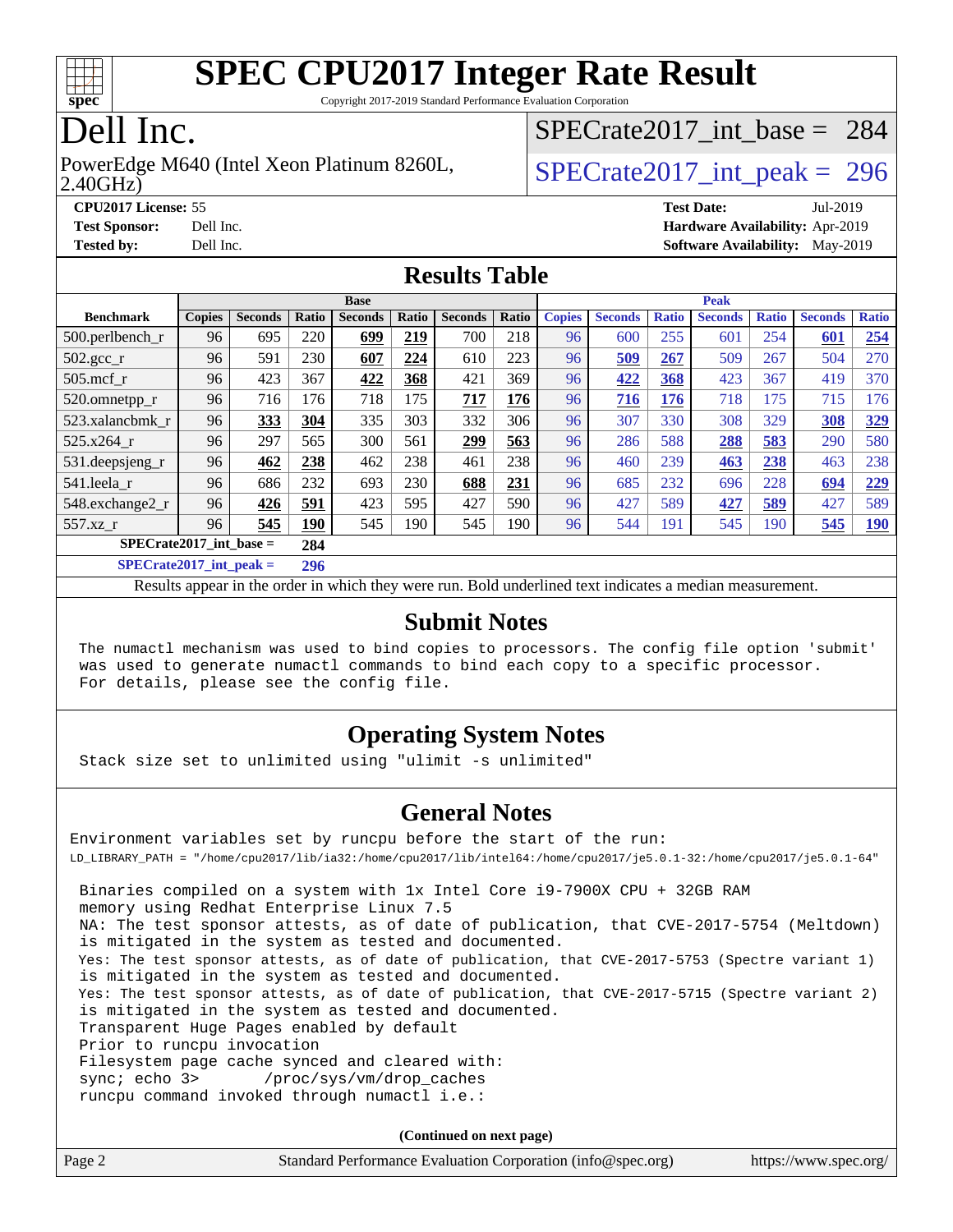

Copyright 2017-2019 Standard Performance Evaluation Corporation

### Dell Inc.

2.40GHz) PowerEdge M640 (Intel Xeon Platinum 8260L,  $\vert$  [SPECrate2017\\_int\\_peak =](http://www.spec.org/auto/cpu2017/Docs/result-fields.html#SPECrate2017intpeak) 296

[SPECrate2017\\_int\\_base =](http://www.spec.org/auto/cpu2017/Docs/result-fields.html#SPECrate2017intbase) 284

**[CPU2017 License:](http://www.spec.org/auto/cpu2017/Docs/result-fields.html#CPU2017License)** 55 **[Test Date:](http://www.spec.org/auto/cpu2017/Docs/result-fields.html#TestDate)** Jul-2019 **[Test Sponsor:](http://www.spec.org/auto/cpu2017/Docs/result-fields.html#TestSponsor)** Dell Inc. **[Hardware Availability:](http://www.spec.org/auto/cpu2017/Docs/result-fields.html#HardwareAvailability)** Apr-2019 **[Tested by:](http://www.spec.org/auto/cpu2017/Docs/result-fields.html#Testedby)** Dell Inc. **[Software Availability:](http://www.spec.org/auto/cpu2017/Docs/result-fields.html#SoftwareAvailability)** May-2019

#### **[General Notes \(Continued\)](http://www.spec.org/auto/cpu2017/Docs/result-fields.html#GeneralNotes)**

 numactl --interleave=all runcpu <etc> jemalloc, a general purpose malloc implementation built with the RedHat Enterprise 7.5, and the system compiler gcc 4.8.5 sources available from jemalloc.net or <https://github.com/jemalloc/jemalloc/releases>

### **[Platform Notes](http://www.spec.org/auto/cpu2017/Docs/result-fields.html#PlatformNotes)**

 BIOS settings: ADDDC setting disabled Sub NUMA Cluster enabled Virtualization Technology disabled System Profile set to Custom CPU Performance set to Maximum Performance C States set to Autonomous C1E disabled Uncore Frequency set to Dynamic Energy Efficiency Policy set to Performance Memory Patrol Scrub disabled Logical Processor enabled CPU Interconnect Bus Link Power Management disabled PCI ASPM L1 Link Power Management disabled Sysinfo program /home/cpu2017/bin/sysinfo Rev: r5974 of 2018-05-19 9bcde8f2999c33d61f64985e45859ea9 running on intel-sut Fri Jul 5 16:00:33 2019 SUT (System Under Test) info as seen by some common utilities. For more information on this section, see <https://www.spec.org/cpu2017/Docs/config.html#sysinfo> From /proc/cpuinfo model name : Intel(R) Xeon(R) Platinum 8260L CPU @ 2.40GHz 2 "physical id"s (chips) 96 "processors" cores, siblings (Caution: counting these is hw and system dependent. The following excerpts from /proc/cpuinfo might not be reliable. Use with caution.) cpu cores : 24 siblings : 48 physical 0: cores 0 1 2 3 4 5 6 8 10 11 12 13 16 17 18 19 20 21 24 25 26 27 28 29 physical 1: cores 0 1 2 3 4 5 6 8 9 10 11 12 13 16 17 18 19 20 21 25 26 27 28 29 From lscpu: Architecture: x86\_64 CPU op-mode(s): 32-bit, 64-bit Byte Order: Little Endian CPU(s): 96 On-line CPU(s) list: 0-95 **(Continued on next page)**

Page 3 Standard Performance Evaluation Corporation [\(info@spec.org\)](mailto:info@spec.org) <https://www.spec.org/>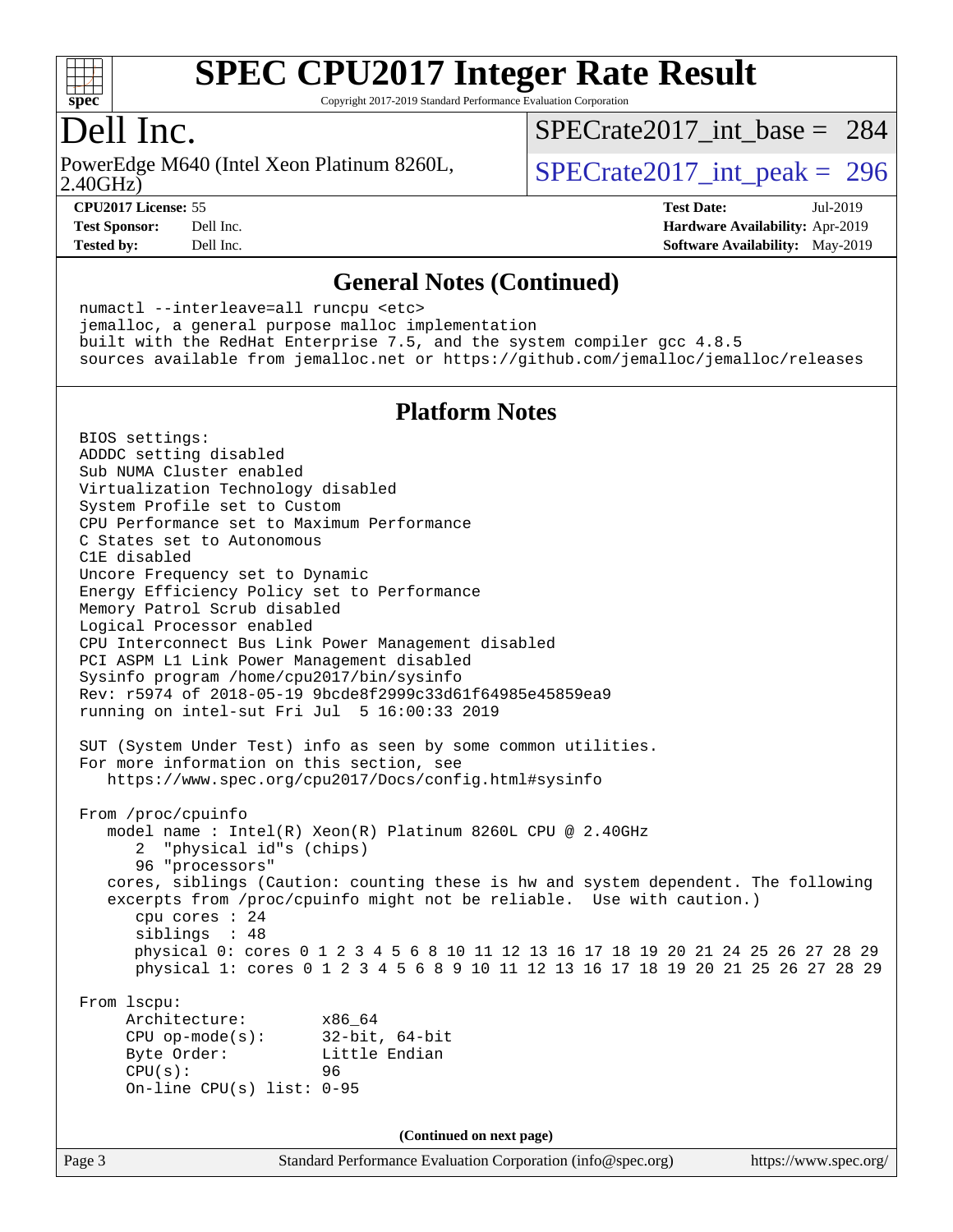

Copyright 2017-2019 Standard Performance Evaluation Corporation

# Dell Inc.

2.40GHz) PowerEdge M640 (Intel Xeon Platinum 8260L,  $\text{SPECrate2017\_int\_peak} = 296$ 

[SPECrate2017\\_int\\_base =](http://www.spec.org/auto/cpu2017/Docs/result-fields.html#SPECrate2017intbase) 284

**[CPU2017 License:](http://www.spec.org/auto/cpu2017/Docs/result-fields.html#CPU2017License)** 55 **[Test Date:](http://www.spec.org/auto/cpu2017/Docs/result-fields.html#TestDate)** Jul-2019 **[Test Sponsor:](http://www.spec.org/auto/cpu2017/Docs/result-fields.html#TestSponsor)** Dell Inc. **[Hardware Availability:](http://www.spec.org/auto/cpu2017/Docs/result-fields.html#HardwareAvailability)** Apr-2019 **[Tested by:](http://www.spec.org/auto/cpu2017/Docs/result-fields.html#Testedby)** Dell Inc. Dell Inc. **[Software Availability:](http://www.spec.org/auto/cpu2017/Docs/result-fields.html#SoftwareAvailability)** May-2019

#### **[Platform Notes \(Continued\)](http://www.spec.org/auto/cpu2017/Docs/result-fields.html#PlatformNotes)**

| Thread(s) per core:                               | 2                                                                                            |
|---------------------------------------------------|----------------------------------------------------------------------------------------------|
| Core(s) per socket:                               | 24                                                                                           |
| Socket(s):                                        | $\overline{a}$                                                                               |
| NUMA $node(s):$                                   | 4                                                                                            |
| Vendor ID:                                        | GenuineIntel                                                                                 |
| CPU family:                                       | 6                                                                                            |
| Model:                                            | 85                                                                                           |
| Model name:                                       | $Intel(R) Xeon(R) Platinum 8260L CPU @ 2.40GHz$                                              |
| Stepping:                                         | 6                                                                                            |
| CPU MHz:                                          | 3260.398                                                                                     |
| BogoMIPS:                                         | 4800.00                                                                                      |
| Virtualization:                                   | $VT - x$                                                                                     |
| L1d cache:                                        | 32K                                                                                          |
| Lli cache:                                        | 32K                                                                                          |
| $L2$ cache:                                       | 1024K                                                                                        |
| L3 cache:                                         | 36608K                                                                                       |
| NUMA node0 CPU(s):                                |                                                                                              |
| NUMA nodel CPU(s):                                | 0, 4, 8, 12, 16, 20, 24, 28, 32, 36, 40, 44, 48, 52, 56, 60, 64, 68, 72, 76, 80, 84, 88, 92  |
| NUMA node2 CPU(s):                                | 1, 5, 9, 13, 17, 21, 25, 29, 33, 37, 41, 45, 49, 53, 57, 61, 65, 69, 73, 77, 81, 85, 89, 93  |
|                                                   | 2, 6, 10, 14, 18, 22, 26, 30, 34, 38, 42, 46, 50, 54, 58, 62, 66, 70, 74, 78, 82, 86, 90, 94 |
| NUMA node3 CPU(s):                                |                                                                                              |
|                                                   | 3, 7, 11, 15, 19, 23, 27, 31, 35, 39, 43, 47, 51, 55, 59, 63, 67, 71, 75, 79, 83, 87, 91, 95 |
| Flags:                                            | fpu vme de pse tsc msr pae mce cx8 apic sep mtrr pge mca cmov                                |
|                                                   | pat pse36 clflush dts acpi mmx fxsr sse sse2 ss ht tm pbe syscall nx pdpelgb rdtscp          |
|                                                   | lm constant_tsc art arch_perfmon pebs bts rep_good nopl xtopology nonstop_tsc cpuid          |
|                                                   | aperfmperf pni pclmulqdq dtes64 monitor ds_cpl vmx smx est tm2 ssse3 sdbg fma cx16           |
|                                                   | xtpr pdcm pcid dca sse4_1 sse4_2 x2apic movbe popcnt aes xsave avx f16c rdrand               |
|                                                   | lahf_lm abm 3dnowprefetch cpuid_fault epb cat_13 cdp_13 invpcid_single intel_ppin            |
|                                                   | ssbd mba ibrs ibpb stibp ibrs_enhanced tpr_shadow vnmi flexpriority ept vpid                 |
|                                                   | fsgsbase tsc_adjust bmil hle avx2 smep bmi2 erms invpcid rtm cqm mpx rdt_a avx512f           |
|                                                   | avx512dq rdseed adx smap clflushopt clwb intel_pt avx512cd avx512bw avx512vl                 |
|                                                   | xsaveopt xsavec xgetbvl xsaves cqm_llc cqm_occup_llc cqm_mbm_total cqm_mbm_local             |
|                                                   | dtherm ida arat pln pts pku ospke avx512_vnni md_clear flush_lld arch_capabilities           |
|                                                   |                                                                                              |
| /proc/cpuinfo cache data<br>cache size : 36608 KB |                                                                                              |
|                                                   |                                                                                              |
| From numactl --hardware                           | WARNING: a numactl 'node' might or might not correspond to a                                 |
| physical chip.                                    |                                                                                              |
| $available: 4 nodes (0-3)$                        |                                                                                              |
|                                                   | node 0 cpus: 0 4 8 12 16 20 24 28 32 36 40 44 48 52 56 60 64 68 72 76 80 84 88 92            |
| node 0 size: 95145 MB                             |                                                                                              |
| node 0 free: 94798 MB                             |                                                                                              |
|                                                   | node 1 cpus: 1 5 9 13 17 21 25 29 33 37 41 45 49 53 57 61 65 69 73 77 81 85 89 93            |
| node 1 size: 96763 MB                             |                                                                                              |
|                                                   |                                                                                              |
|                                                   | (Continued on next page)                                                                     |
|                                                   |                                                                                              |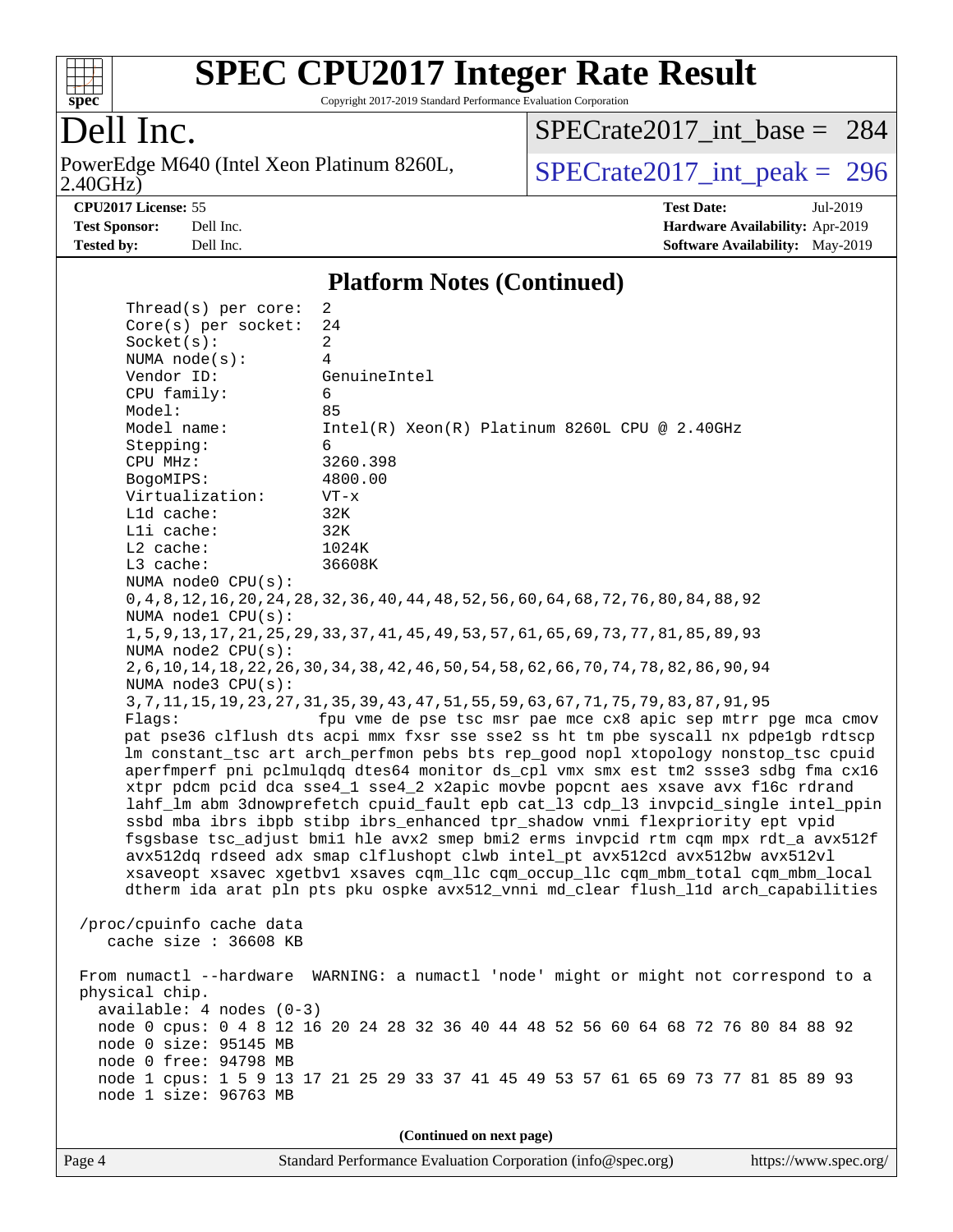

Copyright 2017-2019 Standard Performance Evaluation Corporation

# Dell Inc.

2.40GHz) PowerEdge M640 (Intel Xeon Platinum 8260L,  $\vert$  [SPECrate2017\\_int\\_peak =](http://www.spec.org/auto/cpu2017/Docs/result-fields.html#SPECrate2017intpeak) 296

[SPECrate2017\\_int\\_base =](http://www.spec.org/auto/cpu2017/Docs/result-fields.html#SPECrate2017intbase) 284

**[Tested by:](http://www.spec.org/auto/cpu2017/Docs/result-fields.html#Testedby)** Dell Inc. **[Software Availability:](http://www.spec.org/auto/cpu2017/Docs/result-fields.html#SoftwareAvailability)** May-2019

**[CPU2017 License:](http://www.spec.org/auto/cpu2017/Docs/result-fields.html#CPU2017License)** 55 **[Test Date:](http://www.spec.org/auto/cpu2017/Docs/result-fields.html#TestDate)** Jul-2019 **[Test Sponsor:](http://www.spec.org/auto/cpu2017/Docs/result-fields.html#TestSponsor)** Dell Inc. **[Hardware Availability:](http://www.spec.org/auto/cpu2017/Docs/result-fields.html#HardwareAvailability)** Apr-2019

#### **[Platform Notes \(Continued\)](http://www.spec.org/auto/cpu2017/Docs/result-fields.html#PlatformNotes)**

 node 1 free: 96412 MB node 2 cpus: 2 6 10 14 18 22 26 30 34 38 42 46 50 54 58 62 66 70 74 78 82 86 90 94 node 2 size: 96763 MB node 2 free: 96396 MB node 3 cpus: 3 7 11 15 19 23 27 31 35 39 43 47 51 55 59 63 67 71 75 79 83 87 91 95 node 3 size: 96740 MB node 3 free: 96525 MB node distances: node 0 1 2 3 0: 10 21 11 21 1: 21 10 21 11 2: 11 21 10 21 3: 21 11 21 10 From /proc/meminfo MemTotal: 394663452 kB HugePages\_Total: 0 Hugepagesize: 2048 kB /usr/bin/lsb\_release -d Ubuntu 18.04.2 LTS From /etc/\*release\* /etc/\*version\* debian version: buster/sid os-release: NAME="Ubuntu" VERSION="18.04.2 LTS (Bionic Beaver)" ID=ubuntu ID\_LIKE=debian PRETTY\_NAME="Ubuntu 18.04.2 LTS" VERSION\_ID="18.04" HOME\_URL="<https://www.ubuntu.com/"> SUPPORT\_URL="<https://help.ubuntu.com/"> uname -a: Linux intel-sut 4.15.0-50-generic #54-Ubuntu SMP Mon May 6 18:46:08 UTC 2019 x86\_64 x86\_64 x86\_64 GNU/Linux Kernel self-reported vulnerability status: CVE-2017-5754 (Meltdown): Not affected CVE-2017-5753 (Spectre variant 1): Mitigation: \_\_user pointer sanitization CVE-2017-5715 (Spectre variant 2): Mitigation: Enhanced IBRS, IBPB: conditional, RSB filling run-level 5 Jul 5 15:59 **(Continued on next page)**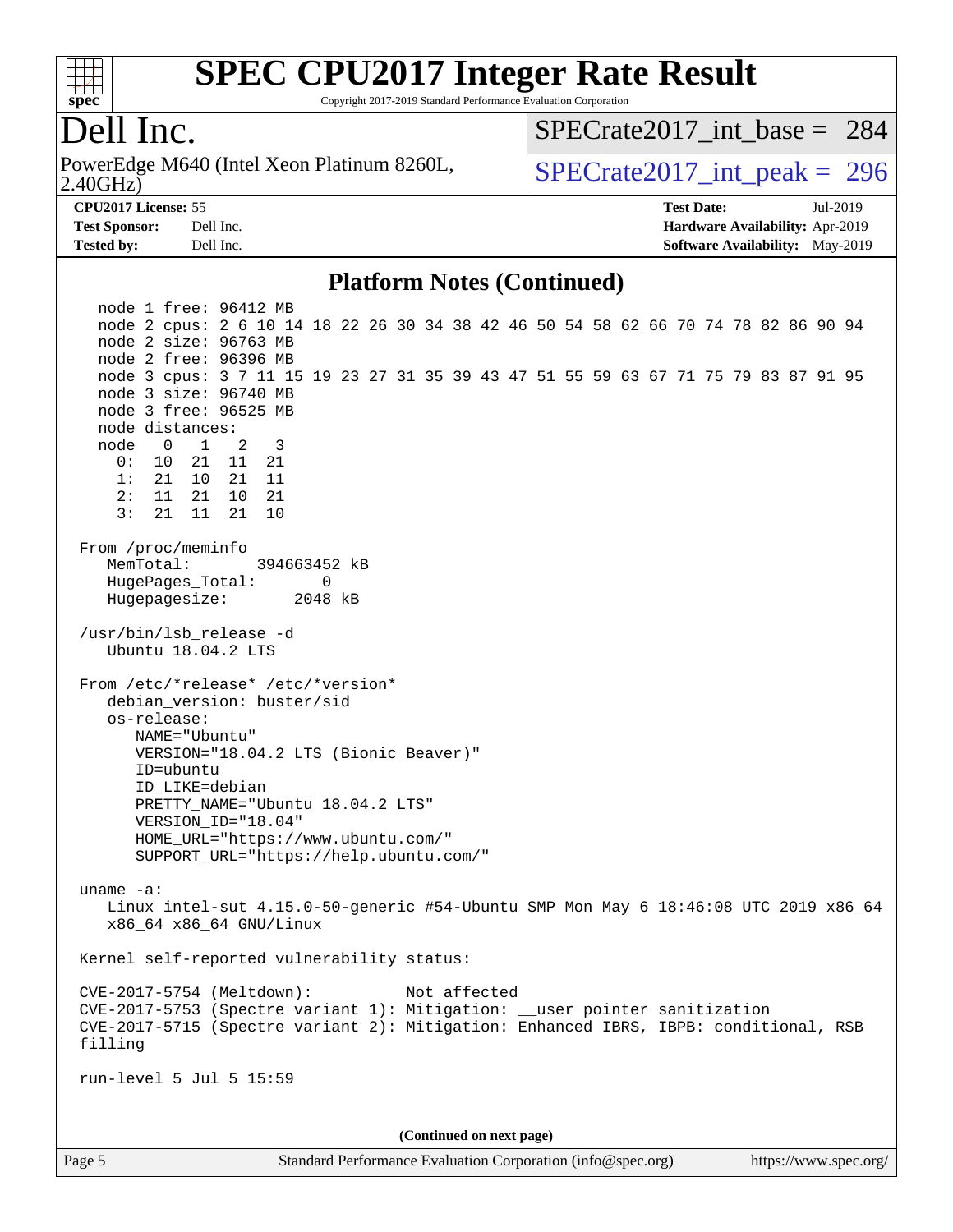

Copyright 2017-2019 Standard Performance Evaluation Corporation

### Dell Inc.

2.40GHz) PowerEdge M640 (Intel Xeon Platinum 8260L,  $\vert$  [SPECrate2017\\_int\\_peak =](http://www.spec.org/auto/cpu2017/Docs/result-fields.html#SPECrate2017intpeak) 296

[SPECrate2017\\_int\\_base =](http://www.spec.org/auto/cpu2017/Docs/result-fields.html#SPECrate2017intbase) 284

**[Tested by:](http://www.spec.org/auto/cpu2017/Docs/result-fields.html#Testedby)** Dell Inc. **[Software Availability:](http://www.spec.org/auto/cpu2017/Docs/result-fields.html#SoftwareAvailability)** May-2019

**[CPU2017 License:](http://www.spec.org/auto/cpu2017/Docs/result-fields.html#CPU2017License)** 55 **[Test Date:](http://www.spec.org/auto/cpu2017/Docs/result-fields.html#TestDate)** Jul-2019 **[Test Sponsor:](http://www.spec.org/auto/cpu2017/Docs/result-fields.html#TestSponsor)** Dell Inc. **[Hardware Availability:](http://www.spec.org/auto/cpu2017/Docs/result-fields.html#HardwareAvailability)** Apr-2019

#### **[Platform Notes \(Continued\)](http://www.spec.org/auto/cpu2017/Docs/result-fields.html#PlatformNotes)**

| SPEC is set to: /home/cpu2017 |                    |  |                     |                                      |  |
|-------------------------------|--------------------|--|---------------------|--------------------------------------|--|
| Filesystem                    |                    |  |                     | Type Size Used Avail Use% Mounted on |  |
| /dev/sda2                     | ext4 439G 34G 384G |  | $\cdot$ 8% $\prime$ |                                      |  |

 Additional information from dmidecode follows. WARNING: Use caution when you interpret this section. The 'dmidecode' program reads system data which is "intended to allow hardware to be accurately determined", but the intent may not be met, as there are frequent changes to hardware, firmware, and the "DMTF SMBIOS" standard. BIOS Dell Inc. 2.2.9 05/08/2019

Memory:

 6x 00AD00B300AD HMA84GR7CJR4N-WM 32 GB 2 rank 2933 1x 00AD063200AD HMA84GR7CJR4N-WM 32 GB 2 rank 2933 5x 00AD069D00AD HMA84GR7CJR4N-WM 32 GB 2 rank 2933 4x Not Specified Not Specified

(End of data from sysinfo program)

#### **[Compiler Version Notes](http://www.spec.org/auto/cpu2017/Docs/result-fields.html#CompilerVersionNotes)**

| CC     | $502 \text{ qcc r (peak)}$                                                                                    |                       |
|--------|---------------------------------------------------------------------------------------------------------------|-----------------------|
|        | Intel(R) C Intel(R) 64 Compiler for applications running on $IA-32$ , Version<br>19.0.4.227 Build 20190416    |                       |
|        | Copyright (C) 1985-2019 Intel Corporation. All rights reserved.                                               |                       |
|        | CC 500.perlbench_r(base) $502.\text{gcc_r}$ (base) $505.\text{mcf_r}$ (base, peak)                            |                       |
|        | $525.x264_r(base, peak) 557.xz_r(base, peak)$                                                                 |                       |
|        | Intel(R) C Intel(R) 64 Compiler for applications running on Intel(R) 64,<br>Version 19.0.4.227 Build 20190416 |                       |
|        | Copyright (C) 1985-2019 Intel Corporation. All rights reserved.                                               |                       |
| CC.    | $500. perlbench_r (peak)$                                                                                     |                       |
|        |                                                                                                               |                       |
|        | Intel(R) C Intel(R) 64 Compiler for applications running on Intel(R) 64,<br>Version 19.0.4.227 Build 20190416 |                       |
|        | Copyright (C) 1985-2019 Intel Corporation. All rights reserved.                                               |                       |
|        |                                                                                                               |                       |
|        | CXXC $523.$ xalancbmk $r(\text{peak})$                                                                        |                       |
|        | (Continued on next page)                                                                                      |                       |
| Page 6 | Standard Performance Evaluation Corporation (info@spec.org)                                                   | https://www.spec.org/ |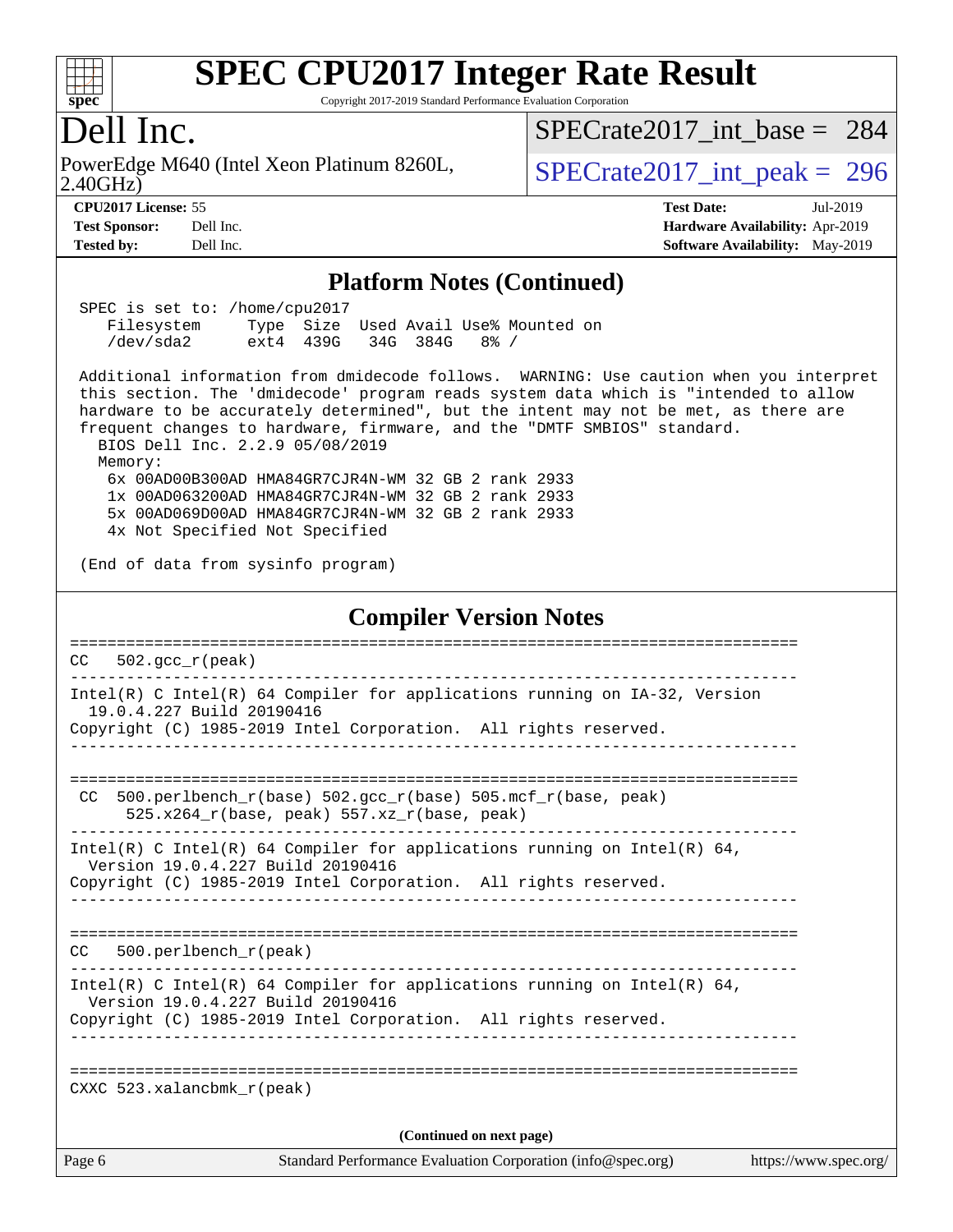

Copyright 2017-2019 Standard Performance Evaluation Corporation

## Dell Inc.

2.40GHz) PowerEdge M640 (Intel Xeon Platinum 8260L,  $\vert$  [SPECrate2017\\_int\\_peak =](http://www.spec.org/auto/cpu2017/Docs/result-fields.html#SPECrate2017intpeak) 296

[SPECrate2017\\_int\\_base =](http://www.spec.org/auto/cpu2017/Docs/result-fields.html#SPECrate2017intbase) 284

| <b>CPU2017 License: 55</b> |           | <b>Test Date:</b>                      | Jul-2019 |
|----------------------------|-----------|----------------------------------------|----------|
| <b>Test Sponsor:</b>       | Dell Inc. | <b>Hardware Availability: Apr-2019</b> |          |
| <b>Tested by:</b>          | Dell Inc. | <b>Software Availability:</b> May-2019 |          |

**[CPU2017 License:](http://www.spec.org/auto/cpu2017/Docs/result-fields.html#CPU2017License)** 55 **[Test Date:](http://www.spec.org/auto/cpu2017/Docs/result-fields.html#TestDate)** Jul-2019

### **[Compiler Version Notes \(Continued\)](http://www.spec.org/auto/cpu2017/Docs/result-fields.html#CompilerVersionNotes)**

| Intel(R) $C++$ Intel(R) 64 Compiler for applications running on IA-32, Version<br>19.0.4.227 Build 20190416<br>Copyright (C) 1985-2019 Intel Corporation. All rights reserved.                                                |
|-------------------------------------------------------------------------------------------------------------------------------------------------------------------------------------------------------------------------------|
| CXXC 520.omnetpp $r(base, peak)$ 523.xalancbmk $r(base)$ 531.deepsjeng $r(base,$<br>peak) 541.leela r(base, peak)                                                                                                             |
| Intel(R) $C++$ Intel(R) 64 Compiler for applications running on Intel(R) 64,<br>Version 19.0.4.227 Build 20190416<br>Copyright (C) 1985-2019 Intel Corporation. All rights reserved.<br>------------------------------------- |
| 548.exchange2 r(base, peak)<br>FC.                                                                                                                                                                                            |
| Intel(R) Fortran Intel(R) 64 Compiler for applications running on Intel(R)<br>64, Version 19.0.4.227 Build 20190416<br>Copyright (C) 1985-2019 Intel Corporation. All rights reserved.                                        |

### **[Base Compiler Invocation](http://www.spec.org/auto/cpu2017/Docs/result-fields.html#BaseCompilerInvocation)**

[C benchmarks](http://www.spec.org/auto/cpu2017/Docs/result-fields.html#Cbenchmarks): [icc -m64 -std=c11](http://www.spec.org/cpu2017/results/res2019q3/cpu2017-20190722-16260.flags.html#user_CCbase_intel_icc_64bit_c11_33ee0cdaae7deeeab2a9725423ba97205ce30f63b9926c2519791662299b76a0318f32ddfffdc46587804de3178b4f9328c46fa7c2b0cd779d7a61945c91cd35)

[C++ benchmarks:](http://www.spec.org/auto/cpu2017/Docs/result-fields.html#CXXbenchmarks) [icpc -m64](http://www.spec.org/cpu2017/results/res2019q3/cpu2017-20190722-16260.flags.html#user_CXXbase_intel_icpc_64bit_4ecb2543ae3f1412ef961e0650ca070fec7b7afdcd6ed48761b84423119d1bf6bdf5cad15b44d48e7256388bc77273b966e5eb805aefd121eb22e9299b2ec9d9)

[Fortran benchmarks](http://www.spec.org/auto/cpu2017/Docs/result-fields.html#Fortranbenchmarks): [ifort -m64](http://www.spec.org/cpu2017/results/res2019q3/cpu2017-20190722-16260.flags.html#user_FCbase_intel_ifort_64bit_24f2bb282fbaeffd6157abe4f878425411749daecae9a33200eee2bee2fe76f3b89351d69a8130dd5949958ce389cf37ff59a95e7a40d588e8d3a57e0c3fd751)

### **[Base Portability Flags](http://www.spec.org/auto/cpu2017/Docs/result-fields.html#BasePortabilityFlags)**

 500.perlbench\_r: [-DSPEC\\_LP64](http://www.spec.org/cpu2017/results/res2019q3/cpu2017-20190722-16260.flags.html#b500.perlbench_r_basePORTABILITY_DSPEC_LP64) [-DSPEC\\_LINUX\\_X64](http://www.spec.org/cpu2017/results/res2019q3/cpu2017-20190722-16260.flags.html#b500.perlbench_r_baseCPORTABILITY_DSPEC_LINUX_X64) 502.gcc\_r: [-DSPEC\\_LP64](http://www.spec.org/cpu2017/results/res2019q3/cpu2017-20190722-16260.flags.html#suite_basePORTABILITY502_gcc_r_DSPEC_LP64) 505.mcf\_r: [-DSPEC\\_LP64](http://www.spec.org/cpu2017/results/res2019q3/cpu2017-20190722-16260.flags.html#suite_basePORTABILITY505_mcf_r_DSPEC_LP64) 520.omnetpp\_r: [-DSPEC\\_LP64](http://www.spec.org/cpu2017/results/res2019q3/cpu2017-20190722-16260.flags.html#suite_basePORTABILITY520_omnetpp_r_DSPEC_LP64) 523.xalancbmk\_r: [-DSPEC\\_LP64](http://www.spec.org/cpu2017/results/res2019q3/cpu2017-20190722-16260.flags.html#suite_basePORTABILITY523_xalancbmk_r_DSPEC_LP64) [-DSPEC\\_LINUX](http://www.spec.org/cpu2017/results/res2019q3/cpu2017-20190722-16260.flags.html#b523.xalancbmk_r_baseCXXPORTABILITY_DSPEC_LINUX) 525.x264\_r: [-DSPEC\\_LP64](http://www.spec.org/cpu2017/results/res2019q3/cpu2017-20190722-16260.flags.html#suite_basePORTABILITY525_x264_r_DSPEC_LP64) 531.deepsjeng\_r: [-DSPEC\\_LP64](http://www.spec.org/cpu2017/results/res2019q3/cpu2017-20190722-16260.flags.html#suite_basePORTABILITY531_deepsjeng_r_DSPEC_LP64)

**(Continued on next page)**

Page 7 Standard Performance Evaluation Corporation [\(info@spec.org\)](mailto:info@spec.org) <https://www.spec.org/>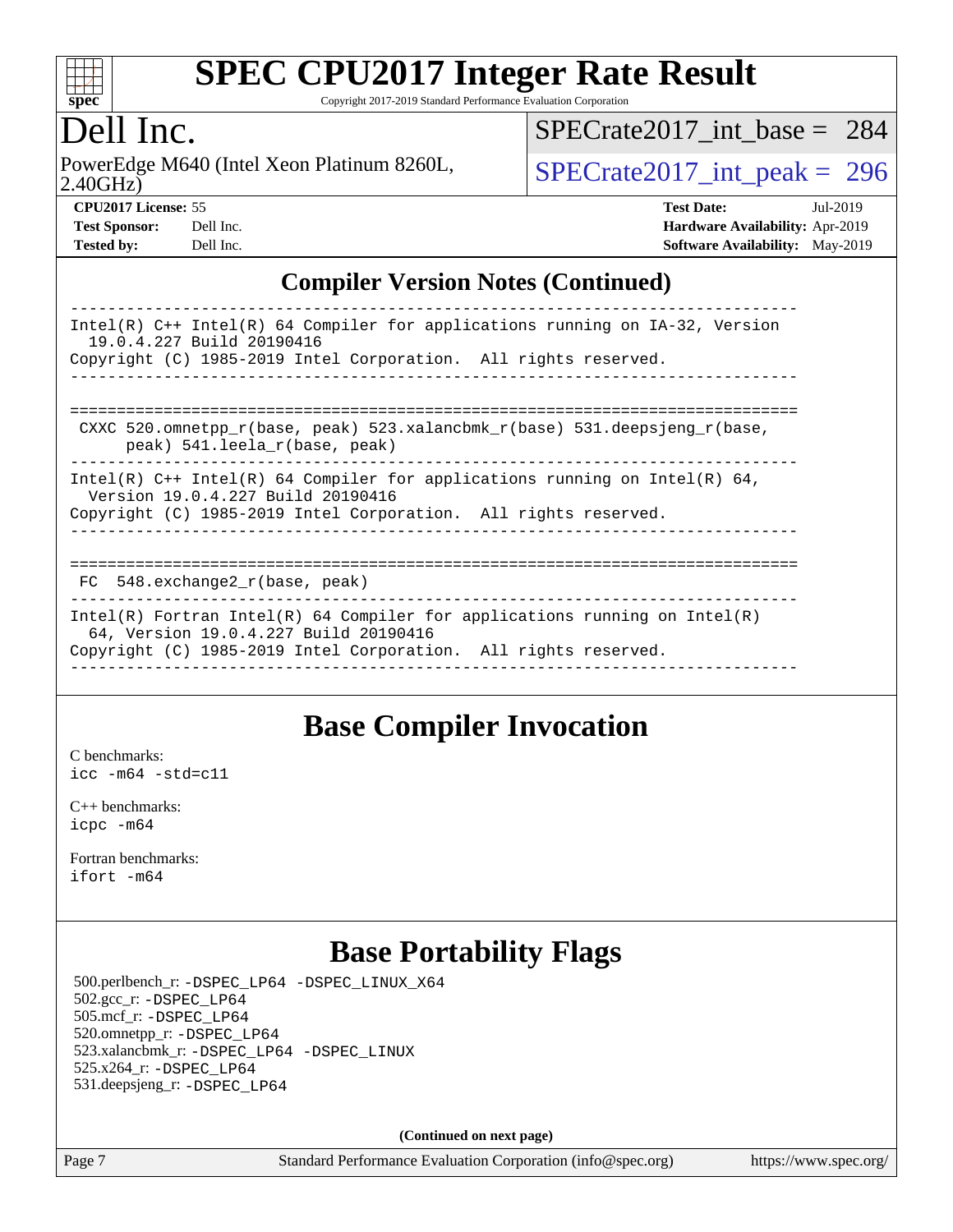

Copyright 2017-2019 Standard Performance Evaluation Corporation

# Dell Inc.

2.40GHz) PowerEdge M640 (Intel Xeon Platinum 8260L,  $\vert$  [SPECrate2017\\_int\\_peak =](http://www.spec.org/auto/cpu2017/Docs/result-fields.html#SPECrate2017intpeak) 296

[SPECrate2017\\_int\\_base =](http://www.spec.org/auto/cpu2017/Docs/result-fields.html#SPECrate2017intbase) 284

**[Tested by:](http://www.spec.org/auto/cpu2017/Docs/result-fields.html#Testedby)** Dell Inc. **[Software Availability:](http://www.spec.org/auto/cpu2017/Docs/result-fields.html#SoftwareAvailability)** May-2019

**[CPU2017 License:](http://www.spec.org/auto/cpu2017/Docs/result-fields.html#CPU2017License)** 55 **[Test Date:](http://www.spec.org/auto/cpu2017/Docs/result-fields.html#TestDate)** Jul-2019 **[Test Sponsor:](http://www.spec.org/auto/cpu2017/Docs/result-fields.html#TestSponsor)** Dell Inc. **[Hardware Availability:](http://www.spec.org/auto/cpu2017/Docs/result-fields.html#HardwareAvailability)** Apr-2019

# **[Base Portability Flags \(Continued\)](http://www.spec.org/auto/cpu2017/Docs/result-fields.html#BasePortabilityFlags)**

 541.leela\_r: [-DSPEC\\_LP64](http://www.spec.org/cpu2017/results/res2019q3/cpu2017-20190722-16260.flags.html#suite_basePORTABILITY541_leela_r_DSPEC_LP64) 548.exchange2\_r: [-DSPEC\\_LP64](http://www.spec.org/cpu2017/results/res2019q3/cpu2017-20190722-16260.flags.html#suite_basePORTABILITY548_exchange2_r_DSPEC_LP64) 557.xz\_r: [-DSPEC\\_LP64](http://www.spec.org/cpu2017/results/res2019q3/cpu2017-20190722-16260.flags.html#suite_basePORTABILITY557_xz_r_DSPEC_LP64)

**[Base Optimization Flags](http://www.spec.org/auto/cpu2017/Docs/result-fields.html#BaseOptimizationFlags)**

#### [C benchmarks](http://www.spec.org/auto/cpu2017/Docs/result-fields.html#Cbenchmarks):

```
-Wl,-z,muldefs -xCORE-AVX512 -ipo -O3 -no-prec-div
-qopt-mem-layout-trans=4
-L/usr/local/IntelCompiler19/compilers_and_libraries_2019.4.227/linux/compiler/lib/intel64
-lqkmalloc
```
#### [C++ benchmarks](http://www.spec.org/auto/cpu2017/Docs/result-fields.html#CXXbenchmarks):

```
-Wl,-z,muldefs -xCORE-AVX512 -ipo -O3 -no-prec-div
-qopt-mem-layout-trans=4
-L/usr/local/IntelCompiler19/compilers_and_libraries_2019.4.227/linux/compiler/lib/intel64
-lqkmalloc
```
#### [Fortran benchmarks](http://www.spec.org/auto/cpu2017/Docs/result-fields.html#Fortranbenchmarks):

```
-Wl,-z,muldefs -xCORE-AVX512 -ipo -O3 -no-prec-div
-qopt-mem-layout-trans=4 -nostandard-realloc-lhs -align array32byte
-L/usr/local/IntelCompiler19/compilers_and_libraries_2019.4.227/linux/compiler/lib/intel64
-lqkmalloc
```
# **[Peak Compiler Invocation](http://www.spec.org/auto/cpu2017/Docs/result-fields.html#PeakCompilerInvocation)**

[C benchmarks \(except as noted below\)](http://www.spec.org/auto/cpu2017/Docs/result-fields.html#Cbenchmarksexceptasnotedbelow): [icc -m64 -std=c11](http://www.spec.org/cpu2017/results/res2019q3/cpu2017-20190722-16260.flags.html#user_CCpeak_intel_icc_64bit_c11_33ee0cdaae7deeeab2a9725423ba97205ce30f63b9926c2519791662299b76a0318f32ddfffdc46587804de3178b4f9328c46fa7c2b0cd779d7a61945c91cd35)

```
 502.gcc_r: icc -m32 -std=c11 -L/usr/local/IntelCompiler19/compilers_and_libraries_2019.4.227/linux/compiler/lib/ia32_lin
```
#### [C++ benchmarks \(except as noted below\)](http://www.spec.org/auto/cpu2017/Docs/result-fields.html#CXXbenchmarksexceptasnotedbelow): [icpc -m64](http://www.spec.org/cpu2017/results/res2019q3/cpu2017-20190722-16260.flags.html#user_CXXpeak_intel_icpc_64bit_4ecb2543ae3f1412ef961e0650ca070fec7b7afdcd6ed48761b84423119d1bf6bdf5cad15b44d48e7256388bc77273b966e5eb805aefd121eb22e9299b2ec9d9)

523.xalancbmk\_r: [icpc -m32 -L/usr/local/IntelCompiler19/compilers\\_and\\_libraries\\_2019.4.227/linux/compiler/lib/ia32\\_lin](http://www.spec.org/cpu2017/results/res2019q3/cpu2017-20190722-16260.flags.html#user_peakCXXLD523_xalancbmk_r_intel_icpc_840f965b38320ad10acba6032d6ca4c816e722c432c250f3408feae347068ba449f694544a48cf12cd3bde3495e328e6747ab0f629c2925d3062e2ee144af951)

#### [Fortran benchmarks](http://www.spec.org/auto/cpu2017/Docs/result-fields.html#Fortranbenchmarks): [ifort -m64](http://www.spec.org/cpu2017/results/res2019q3/cpu2017-20190722-16260.flags.html#user_FCpeak_intel_ifort_64bit_24f2bb282fbaeffd6157abe4f878425411749daecae9a33200eee2bee2fe76f3b89351d69a8130dd5949958ce389cf37ff59a95e7a40d588e8d3a57e0c3fd751)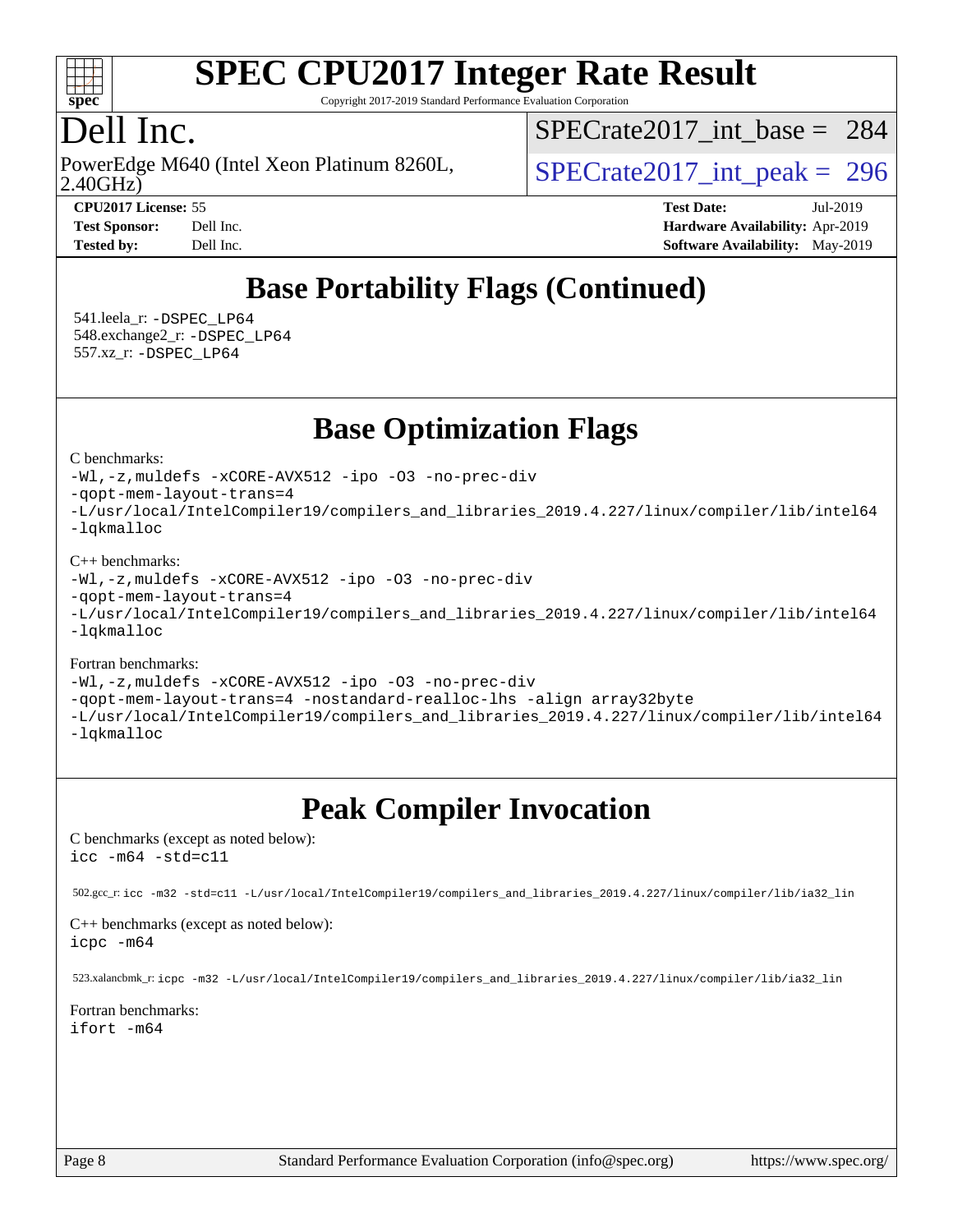

Copyright 2017-2019 Standard Performance Evaluation Corporation

# Dell Inc.

2.40GHz) PowerEdge M640 (Intel Xeon Platinum 8260L,  $\vert$  [SPECrate2017\\_int\\_peak =](http://www.spec.org/auto/cpu2017/Docs/result-fields.html#SPECrate2017intpeak) 296

[SPECrate2017\\_int\\_base =](http://www.spec.org/auto/cpu2017/Docs/result-fields.html#SPECrate2017intbase) 284

**[CPU2017 License:](http://www.spec.org/auto/cpu2017/Docs/result-fields.html#CPU2017License)** 55 **[Test Date:](http://www.spec.org/auto/cpu2017/Docs/result-fields.html#TestDate)** Jul-2019 **[Test Sponsor:](http://www.spec.org/auto/cpu2017/Docs/result-fields.html#TestSponsor)** Dell Inc. **[Hardware Availability:](http://www.spec.org/auto/cpu2017/Docs/result-fields.html#HardwareAvailability)** Apr-2019 **[Tested by:](http://www.spec.org/auto/cpu2017/Docs/result-fields.html#Testedby)** Dell Inc. **[Software Availability:](http://www.spec.org/auto/cpu2017/Docs/result-fields.html#SoftwareAvailability)** May-2019

## **[Peak Portability Flags](http://www.spec.org/auto/cpu2017/Docs/result-fields.html#PeakPortabilityFlags)**

 500.perlbench\_r: [-DSPEC\\_LP64](http://www.spec.org/cpu2017/results/res2019q3/cpu2017-20190722-16260.flags.html#b500.perlbench_r_peakPORTABILITY_DSPEC_LP64) [-DSPEC\\_LINUX\\_X64](http://www.spec.org/cpu2017/results/res2019q3/cpu2017-20190722-16260.flags.html#b500.perlbench_r_peakCPORTABILITY_DSPEC_LINUX_X64) 502.gcc\_r: [-D\\_FILE\\_OFFSET\\_BITS=64](http://www.spec.org/cpu2017/results/res2019q3/cpu2017-20190722-16260.flags.html#user_peakPORTABILITY502_gcc_r_file_offset_bits_64_5ae949a99b284ddf4e95728d47cb0843d81b2eb0e18bdfe74bbf0f61d0b064f4bda2f10ea5eb90e1dcab0e84dbc592acfc5018bc955c18609f94ddb8d550002c) 505.mcf\_r: [-DSPEC\\_LP64](http://www.spec.org/cpu2017/results/res2019q3/cpu2017-20190722-16260.flags.html#suite_peakPORTABILITY505_mcf_r_DSPEC_LP64) 520.omnetpp\_r: [-DSPEC\\_LP64](http://www.spec.org/cpu2017/results/res2019q3/cpu2017-20190722-16260.flags.html#suite_peakPORTABILITY520_omnetpp_r_DSPEC_LP64) 523.xalancbmk\_r: [-D\\_FILE\\_OFFSET\\_BITS=64](http://www.spec.org/cpu2017/results/res2019q3/cpu2017-20190722-16260.flags.html#user_peakPORTABILITY523_xalancbmk_r_file_offset_bits_64_5ae949a99b284ddf4e95728d47cb0843d81b2eb0e18bdfe74bbf0f61d0b064f4bda2f10ea5eb90e1dcab0e84dbc592acfc5018bc955c18609f94ddb8d550002c) [-DSPEC\\_LINUX](http://www.spec.org/cpu2017/results/res2019q3/cpu2017-20190722-16260.flags.html#b523.xalancbmk_r_peakCXXPORTABILITY_DSPEC_LINUX) 525.x264\_r: [-DSPEC\\_LP64](http://www.spec.org/cpu2017/results/res2019q3/cpu2017-20190722-16260.flags.html#suite_peakPORTABILITY525_x264_r_DSPEC_LP64) 531.deepsjeng\_r: [-DSPEC\\_LP64](http://www.spec.org/cpu2017/results/res2019q3/cpu2017-20190722-16260.flags.html#suite_peakPORTABILITY531_deepsjeng_r_DSPEC_LP64) 541.leela\_r: [-DSPEC\\_LP64](http://www.spec.org/cpu2017/results/res2019q3/cpu2017-20190722-16260.flags.html#suite_peakPORTABILITY541_leela_r_DSPEC_LP64) 548.exchange2\_r: [-DSPEC\\_LP64](http://www.spec.org/cpu2017/results/res2019q3/cpu2017-20190722-16260.flags.html#suite_peakPORTABILITY548_exchange2_r_DSPEC_LP64) 557.xz\_r: [-DSPEC\\_LP64](http://www.spec.org/cpu2017/results/res2019q3/cpu2017-20190722-16260.flags.html#suite_peakPORTABILITY557_xz_r_DSPEC_LP64)

# **[Peak Optimization Flags](http://www.spec.org/auto/cpu2017/Docs/result-fields.html#PeakOptimizationFlags)**

[C benchmarks](http://www.spec.org/auto/cpu2017/Docs/result-fields.html#Cbenchmarks):

```
 500.perlbench_r: -Wl,-z,muldefs -prof-gen(pass 1) -prof-use(pass 2) -ipo
-xCORE-AVX512 -O3 -no-prec-div -qopt-mem-layout-trans=4
-fno-strict-overflow
-L/usr/local/IntelCompiler19/compilers_and_libraries_2019.4.227/linux/compiler/lib/intel64
-lqkmalloc
 502.gcc_r: -Wl,-z,muldefs -prof-gen(pass 1) -prof-use(pass 2) -ipo
-xCORE-AVX512 -O3 -no-prec-div -qopt-mem-layout-trans=4
-L/usr/local/je5.0.1-32/lib -ljemalloc
 505.mcf_r: -Wl,-z,muldefs -xCORE-AVX512 -ipo -O3 -no-prec-div
-qopt-mem-layout-trans=4
-L/usr/local/IntelCompiler19/compilers_and_libraries_2019.4.227/linux/compiler/lib/intel64
-lqkmalloc
 525.x264_r: -Wl,-z,muldefs -xCORE-AVX512 -ipo -O3 -no-prec-div
-qopt-mem-layout-trans=4 -fno-alias
-L/usr/local/IntelCompiler19/compilers_and_libraries_2019.4.227/linux/compiler/lib/intel64
-lqkmalloc
 557.xz_r: Same as 505.mcf_r
C++ benchmarks: 
 520.omnetpp_r: -Wl,-z,muldefs -xCORE-AVX512 -ipo -O3 -no-prec-div
-qopt-mem-layout-trans=4
-L/usr/local/IntelCompiler19/compilers_and_libraries_2019.4.227/linux/compiler/lib/intel64
-lqkmalloc
                                      (Continued on next page)
```
Page 9 Standard Performance Evaluation Corporation [\(info@spec.org\)](mailto:info@spec.org) <https://www.spec.org/>